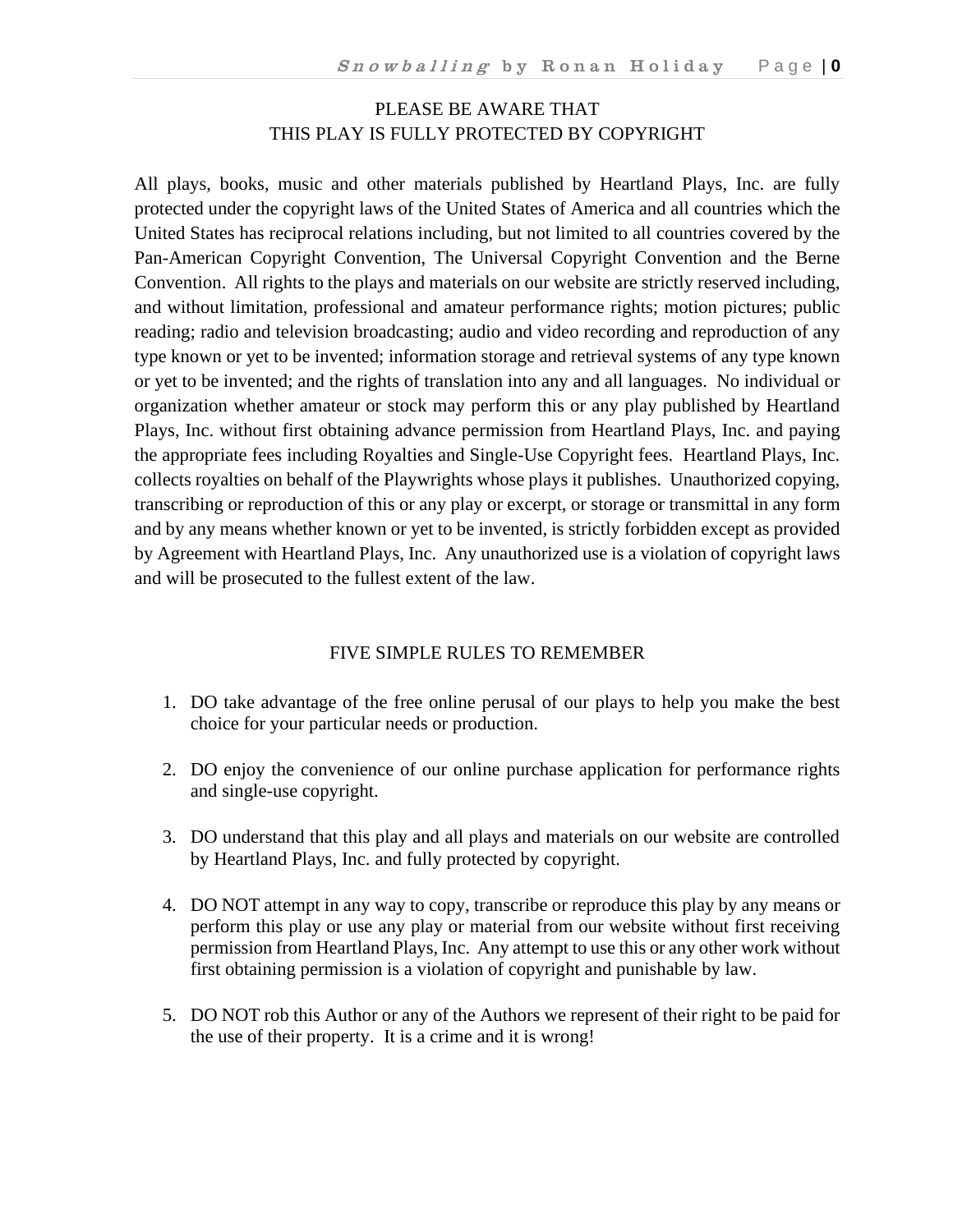**Product Code: A1005-SP**

# Snowballing

# A One-Act Comedy by Ronan Holiday

**ALL RIGHTS RESERVED REPRODUCTION WITHOUT SPECIFIC WRITTEN PERMISSION PROHIBITED**

> **Performance Rights Available Exclusively through Heartland Plays, Inc. at heartlandplays.com playsnow@heartlandplays.com customer service: 406-431-7680**

> > **Copyright © 2022 by Ronan Holiday**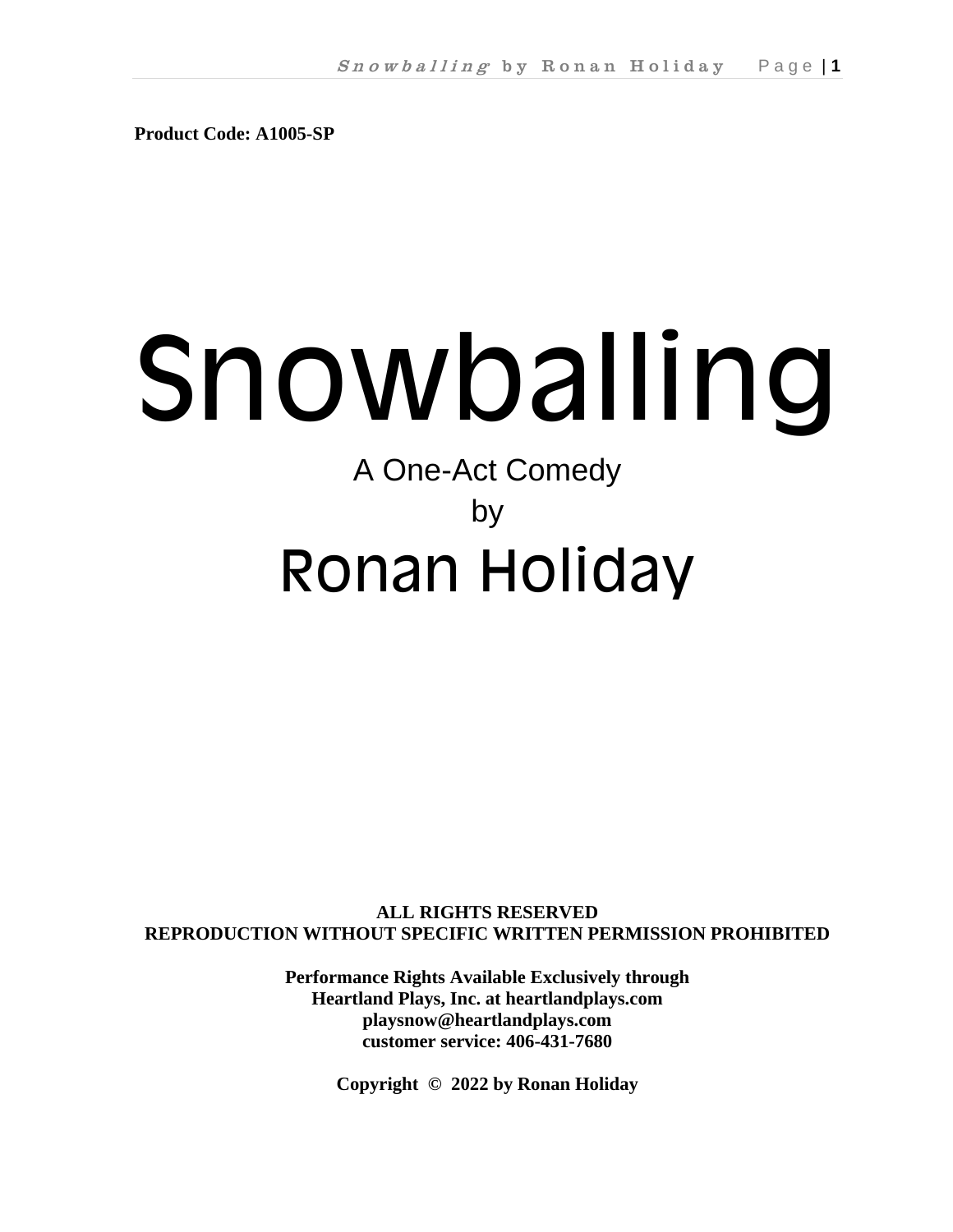# Snowballing by Ronan Holiday

### **Cast of Characters\***

DAVIDSON: *Hiring manager at [COMPANY]*

KENNEDY: *Applicant at [COMPANY]*

ASHLEY: *Applicant at [COMPANY]*

MELLISA: *DAVIDSON's assistant*

*\*ASHLEY and MELLISA can be played by the same actor. Pronouns and honorifics can be altered to preference.*

*Setting Now; Davidson's office on the seventeenth floor at [COMPANY]; Seattle*

> **Approximate Playing Time** *20 minutes*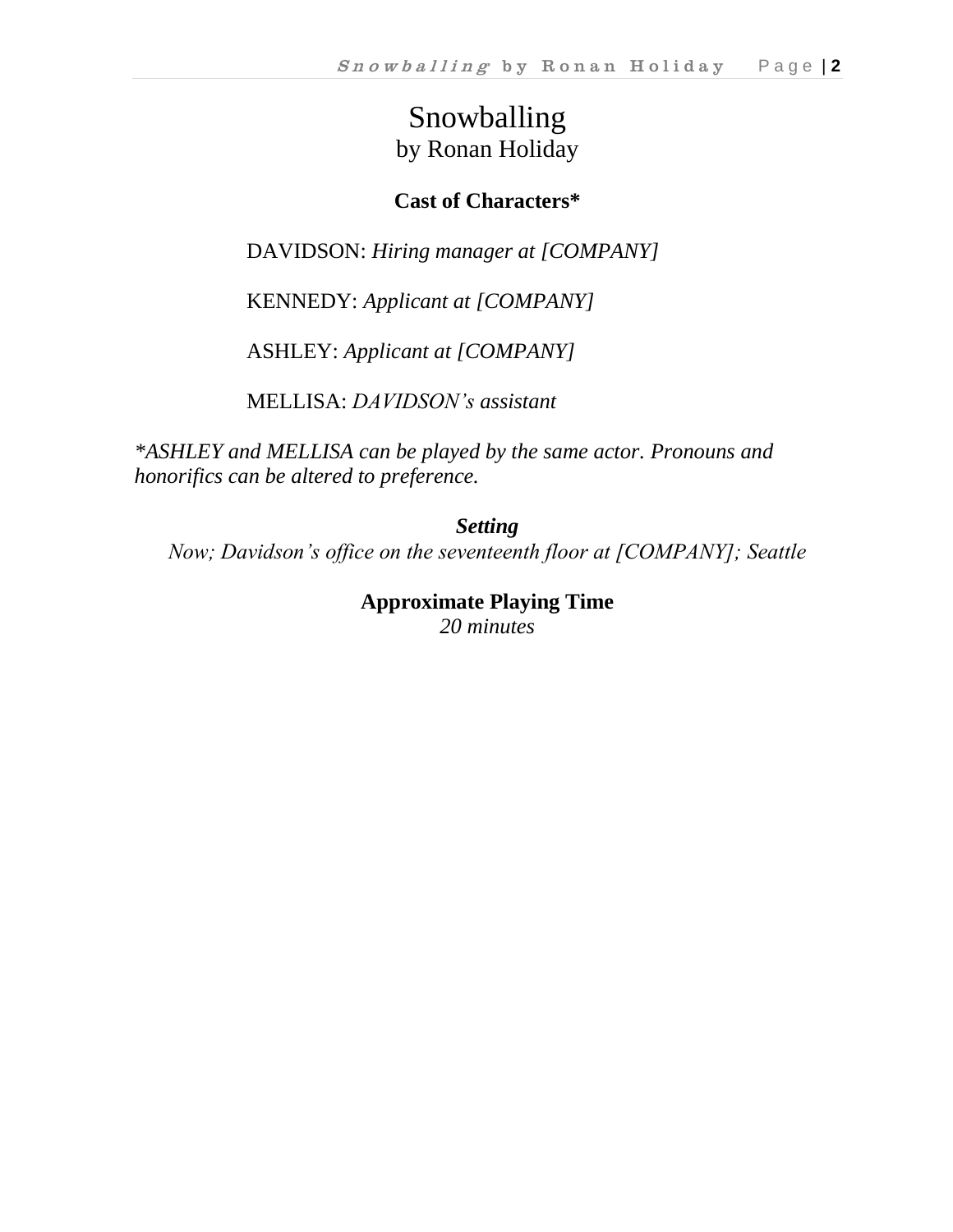## Snowballing by Ronan Holiday

Scene I

| <b>SETTING:</b> | A polished yet comfortable office.<br>Downstage center is a desk, with two<br>matching chairs on either side. On the<br>desk is a phone, KENNEDY's resume and<br>cover letter, a full pencil jar, a stack of<br>papers, and a Kleenex box. Inside the<br>desk's top drawer is a bag of Halls<br>honey-flavored cough drops. Next to the<br>desk is a small trash can. Center stage<br>right is a closed door. |
|-----------------|---------------------------------------------------------------------------------------------------------------------------------------------------------------------------------------------------------------------------------------------------------------------------------------------------------------------------------------------------------------------------------------------------------------|
| AT RISE:        | DAVIDSON is nearly finished<br>interviewing KENNEDY for a position<br>with the Company. Both remain seated.                                                                                                                                                                                                                                                                                                   |

#### DAVIDSON

*(Laughing.)* You are definitely not wrong.

**KENNEDY** 

Yeah, that's why I always leave at LEAST fifteen minutes early now.

#### DAVIDSON

And  $I-5$ —

#### **KENNEDY**

Don't get me STARTED on I-5!

*They laugh. DAVIDSON shuffles KENNEDY's resume and cover letter.*

#### DAVIDSON

Well, I will hang onto these if you don't mind, but it has been wonderful talking with you. Now, do you have any questions for me before you go?

#### **KENNEDY**

I don't think so!

#### DAVIDSON

Then I hope you have a wonderful day and you will hear from us soon.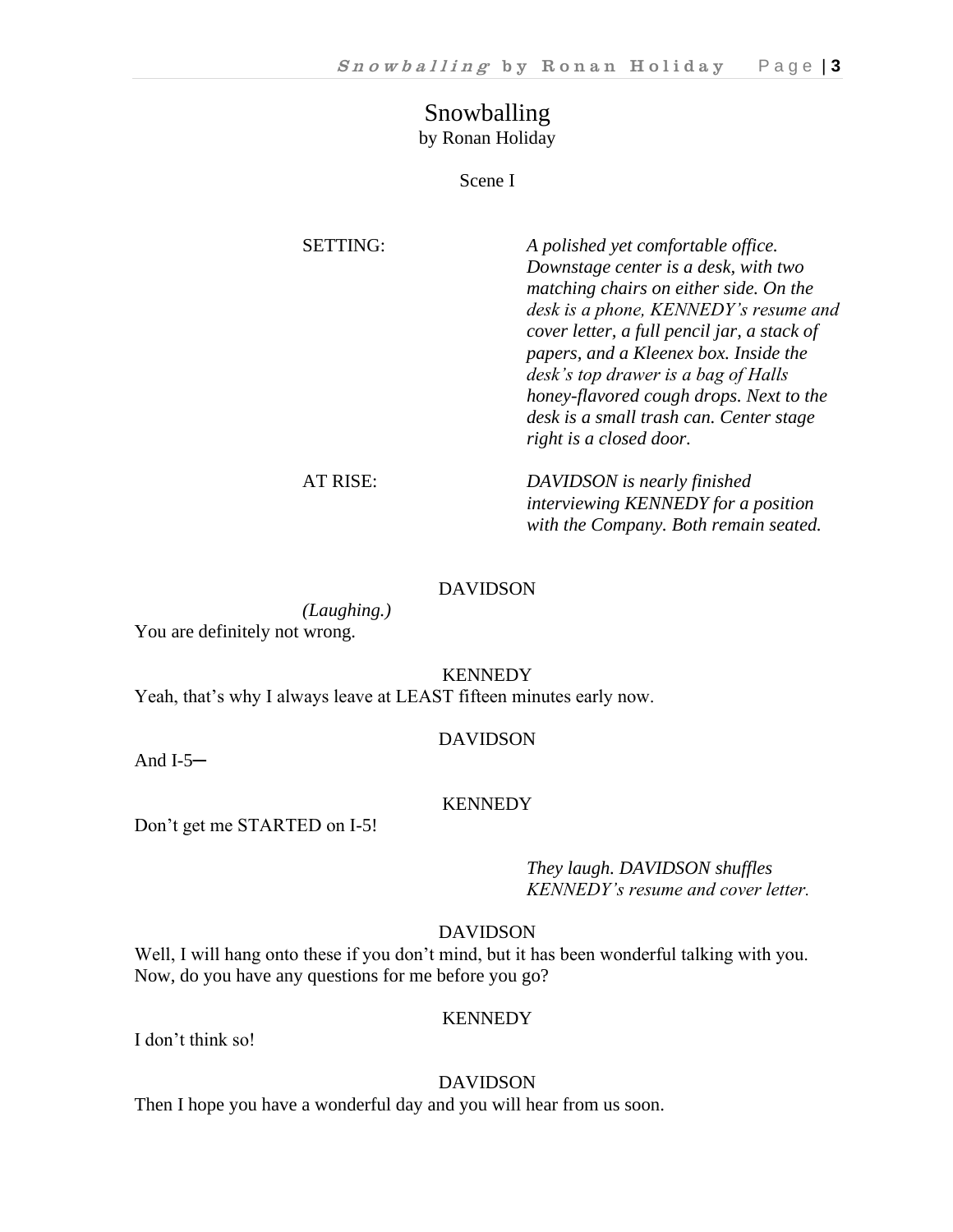*DAVIDSON AND KENNEDY shake hands. KENNEDY heads for the door and opens it, but remembers a question and turns back.*

#### **KENNEDY**

Oh, do you know where the nearest bathroom is?

#### DAVIDSON

Down the hall on the left past the elevator.

#### **KENNEDY**

Okay, thanks. Love you, bye.

*KENNEDY exits. Beat. DAVIDSON looks up, having just registered what was said. Right after they do, KENNEDY opens the door again.*

#### **KENNEDY**

NOOOOO. NO. I- I didn't- no, I just meant bye-bye.

*KENNEDY exits. A moment, then the door opens again.*

KENNEDY, *Continued*

Not that you aren't WORTHY of love, just that I don't love you. Not that I COULDN'T with time, but like  $-$  you know what, let me just—

#### DAVIDSON

What are you-?

*KENNEDY sits down at the desk, waits a second, then rises.*

#### **KENNEDY**

It was great talking! I look forward to hearing from you soon.

*KENNEDY extends their hand for a handshake. DAVIDSON stares, then reluctantly shakes. KENNEDY exits like nothing has happened. DAVIDSON is befuddled, but sits back down and gets back to work. The door opens again, and KENNEDY moves to sit back down.*

KENNEDY, *Continued* That wasn't right either, was it? I don't want you to think I'm weird or anything.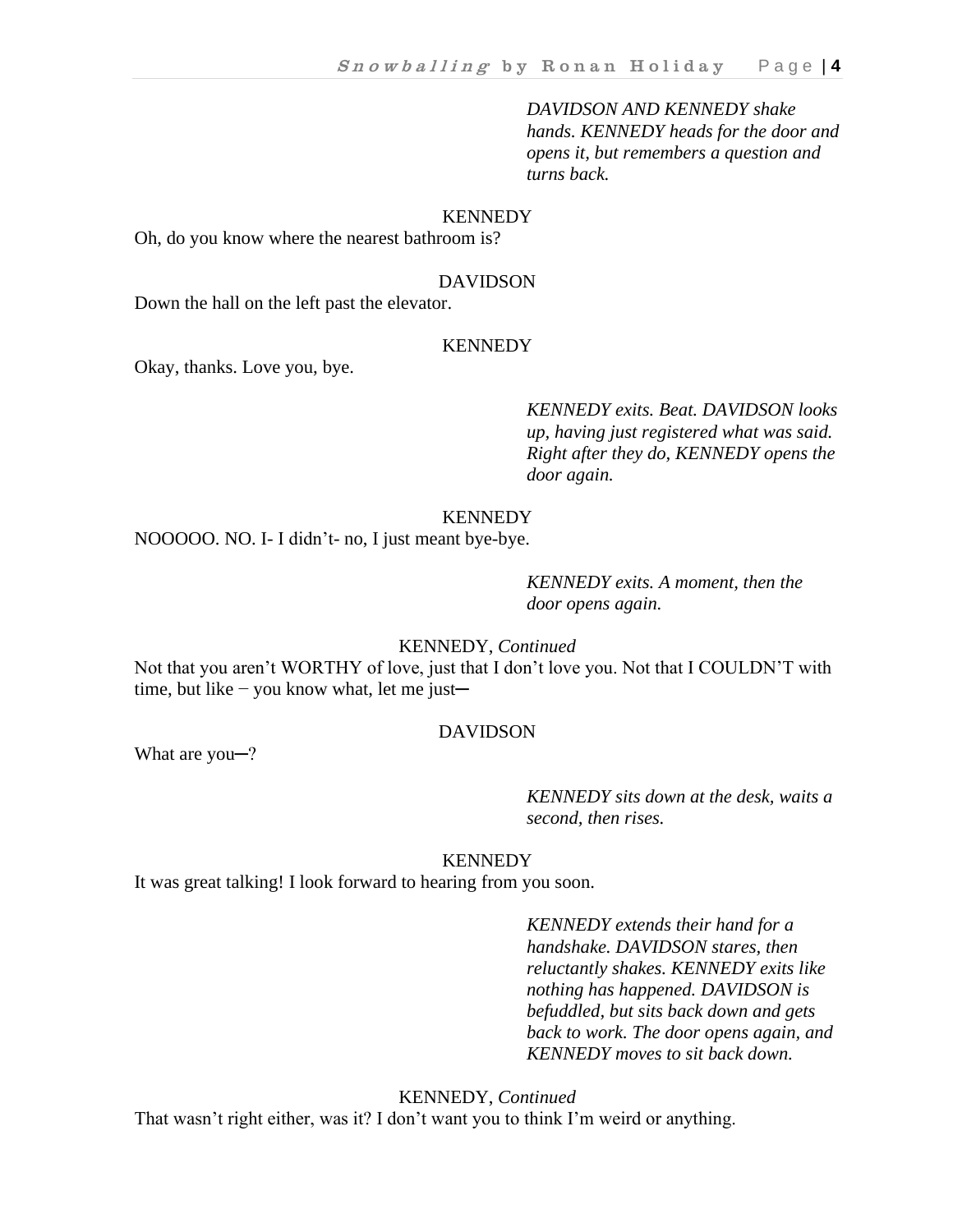*(Being polite)* Not at all. We've all called our teacher 'mom' before, right? One of those things.

#### **KENNEDY**

I've never called my teacher mom.

#### DAVIDSON

Well, you know. Something like that. I'm saying you're fine.

#### **KENNEDY**

But you WOULD say that, wouldn't you? You're probably going to toss my resume the second I leave, phone your assistant – what was her name – Melissa? Phone Melissa and tell her to make sure she sees me leave.

#### DAVIDSON

*(Lying)*  No, no! It's fine, you're fine. Now, did you have any other questions, or-

#### **KENNEDY**

I didn't mean it when I said I loved you.

#### DAVIDSON

I know.

#### **KENNEDY**

I mean, I try to have a universal love for everyone, but it's tough sometimes. Especially in a place like this. No offense.

#### DAVIDSON

None taken. Now, I'd love to talk more but I've got another interview in a few minutes—

#### **KENNEDY**

Do you mind if I stay here while I wait for my bus?

#### DAVIDSON

Well actually, yes, like I said, I have a-

#### **KENNEDY**

#### *(Already settling in)*

Oh my god, I'm so sorry. I hate being a nuisance. You probably can't tell by looking at me but I get on a roll and I just can't stop talking. That ever happen to you?

#### DAVIDSON

Sometimes, I guess.

#### **KENNEDY**

Good. That makes me feel better.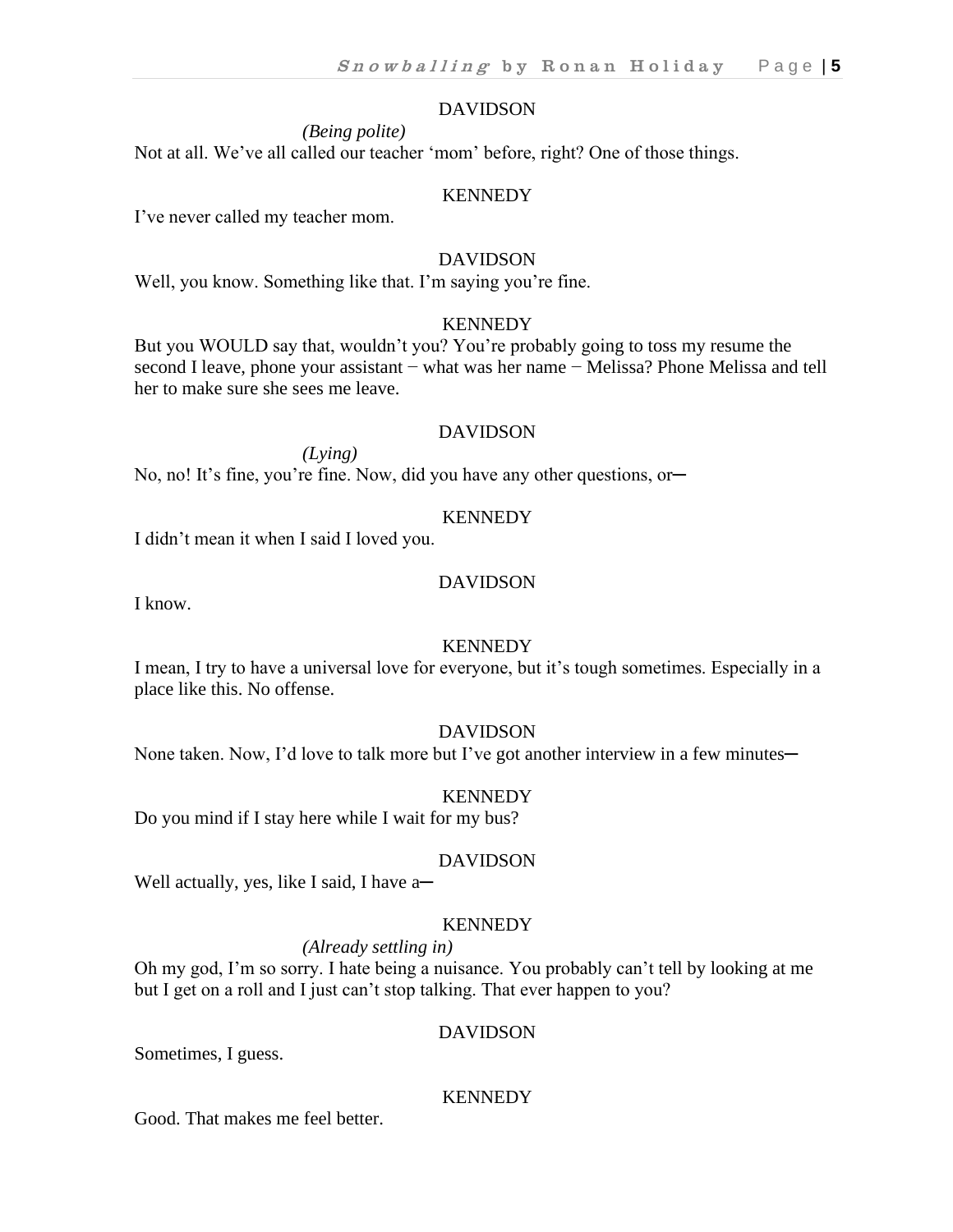*(Reaching towards phone)* If you'd like, I can see if Melissa could call a car for you-

#### **KENNEDY**

Do you have a tissue?

#### DAVIDSON

Oh, uh, yes. *(Grabs Kleenex box; extends it)* Here.

#### **KENNEDY**

Thank you.

*KENNEDY takes one Kleenex and blows an impressive amount of snot into the tissue. They crumple it up, looking around for a trash can. DAVIDSON grabs the can by the desk, but by the time they offer it KENNEDY has already shoved the Kleenex into their pocket.*

#### KENNEDY, *Continued*

I have a little cold.

#### DAVIDSON

I'm sorry to hear that. Would you like a glass of water?

#### **KENNEDY**

No.

#### DAVIDSON Alright. We could have rescheduled you, if you'd requested.

**KENNEDY** 

Oh no, it had to be today. I can't really wait any longer, not since getting fired.

#### DAVIDSON

*(Glancing at resume)* You told me that Pizza Fun Time Express was still your current employer?

> *KENNEDY looks off, puzzled for a moment.*

#### **KENNEDY**

Oh shoot.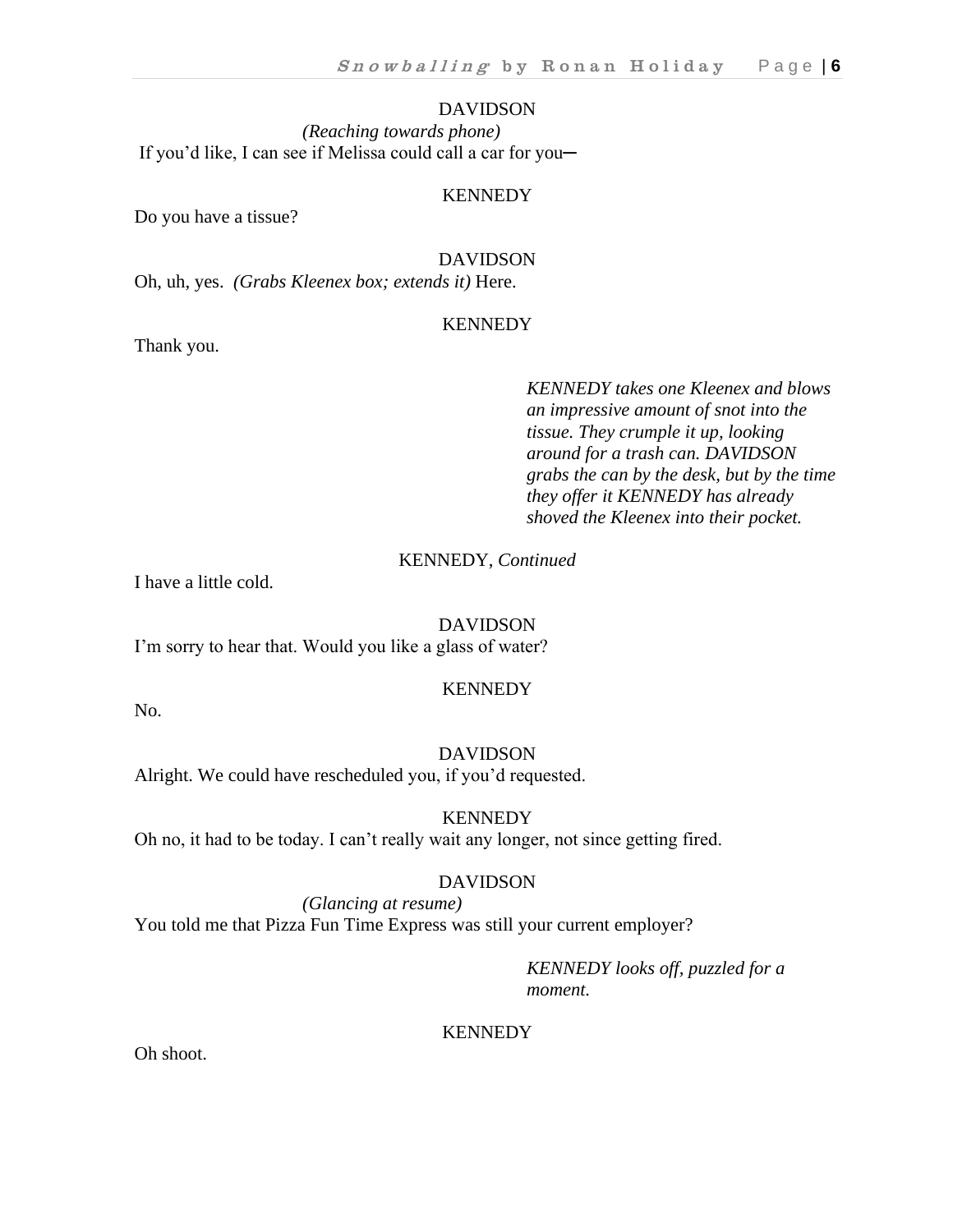*Looking back to DAVIDSON, there is a brief pause. KENNEDY makes a jilted laugh, which turns into coughing.*

KENNEDY, *Continued* No, no, I'm so stupid, you're right. Sorry, do you have a cough drop?

#### DAVIDSON

Oh. Uh, yes, actually, I think so. *(Reaches into desk, pulls out a Halls, hands it to KENNEDY)*  Would you mind telling me why your former employer chose to terminate you?

> *KENNEDY unwraps the Hall, pops it into their mouth and shoves the wrapper into the pocket containing the tissue.*

#### **KENNEDY**

Current.

#### DAVIDSON

Current employer. Sure.

#### **KENNEDY**

I mean, it's a pretty long story, you're probably busy-

#### DAVIDSON

You're waiting for your bus, aren't you? We've got time.

*KENNEDY checks their watch, rises and heads towards the door.*

#### **KENNEDY**

Oh, you know what? I think it's arriving soon. Let me just head on out—

DAVIDSON Well, I'd hate to make you wait in the rain. *(Pressing button on phone)* Melissa?

MELISSA, *Voice on intercom*

Yes, *[Mr/Ms/Mx]* Davidson?

#### DAVIDSON

What time does bus 48 arrive?

MELISSA One moment . . . in fifteen minutes, *[Mr/Ms/Mx]* Davidson.

#### DAVIDSON

Thank you, Melissa.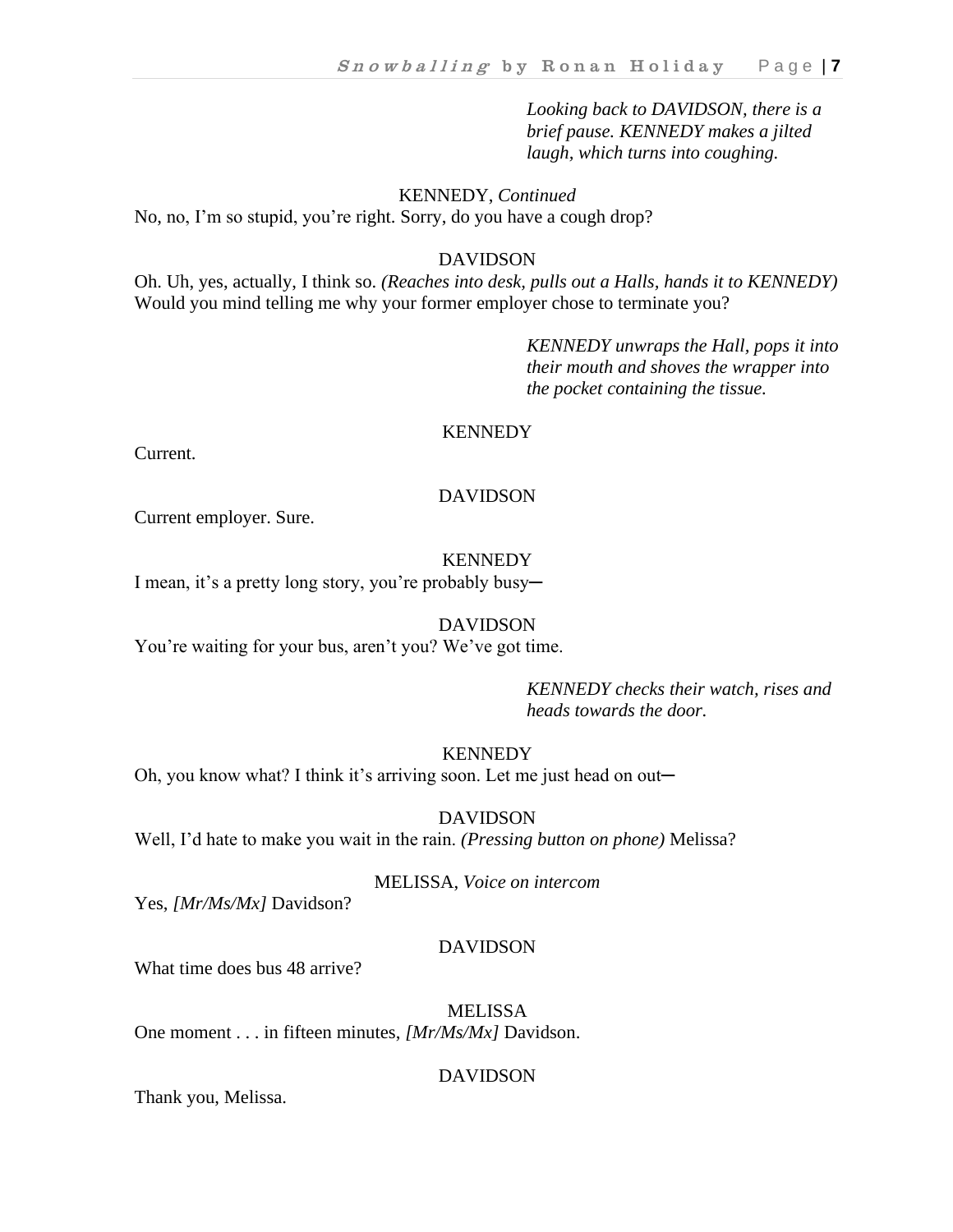#### **MELISSA**

Of course, [Mr/Ms/Mx] Davidson.

#### *DAVIDSON ends the call; folds their hands.*

#### DAVIDSON

You've got time. *(Gestures to empty seat)* Please.

#### **KENNEDY**

*(Slowly returning to chair)* 

I, um…tried to unionize.

#### DAVIDSON

Oh. *(Beat; waiting for elaboration)* Is your voice gone? Would you like another cough drop?

#### **KENNEDY**

No no, I'm fine.

*Beat. KENNEDY avoids eye contact.*

#### DAVIDSON

Uh—what happened? And with who? I'm not familiar with what industry Pizza Fun Time Express falls under.

#### **KENNEDY**

Well that's— *(A nervous laugh escapes)* That's kind of the thing. I wasn't sure who to call, so I just thought I'd do it myself. But all my coworkers were in high school or middle-aged stoners so no one ever responded to my group chat requests—

#### DAVIDSON

A group chat?

#### **KENNEDY**

Yeah, you can set them up on iPhones by—

#### DAVIDSON

No, I know what a group chat is, I'm not seventy. You tried to start a union over text?

#### **KENNEDY**

I didn't know it would be so hard!

#### DAVIDSON

Why did you think they have organizations for-

#### **KENNEDY**

Please don't yell at me-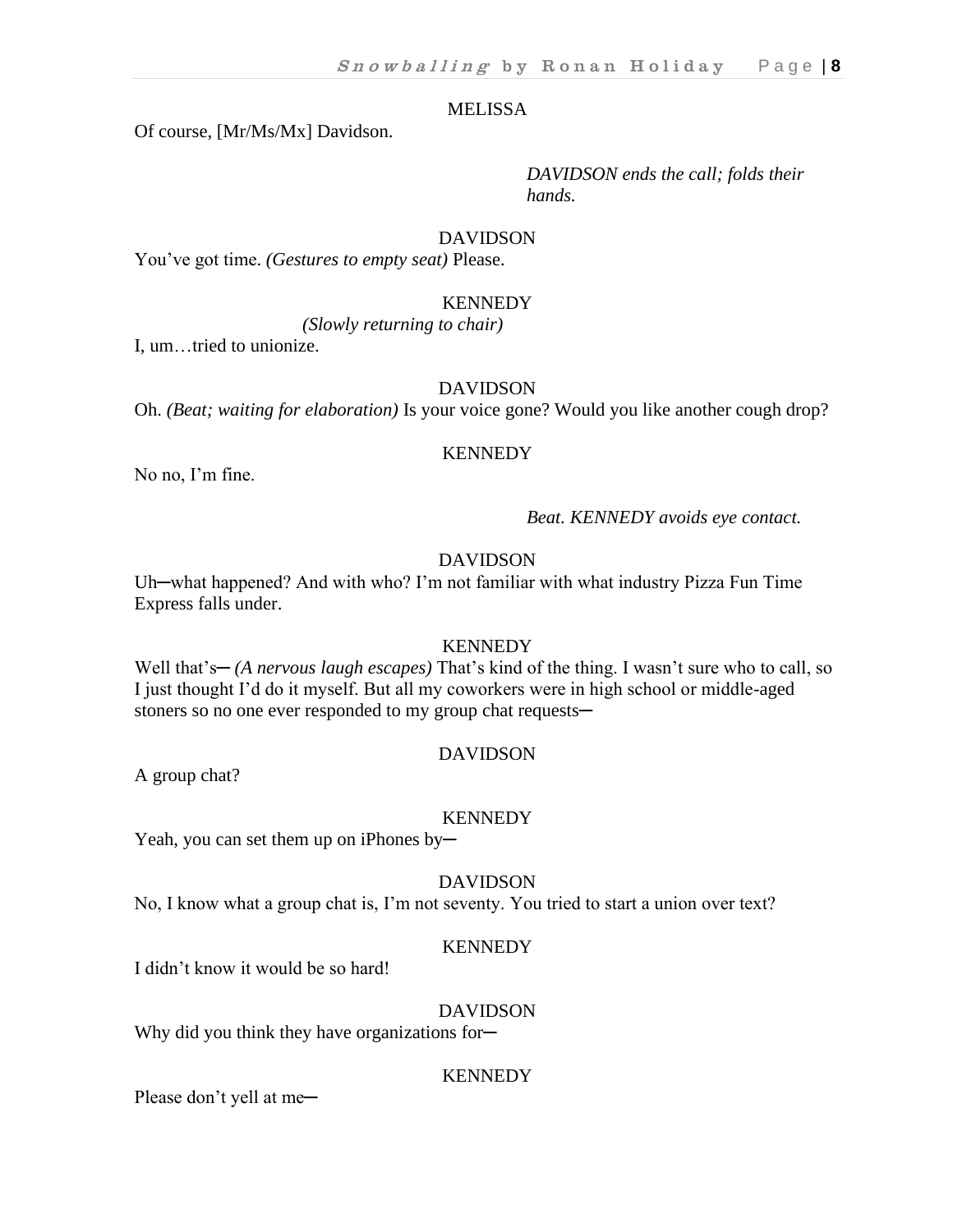I'm not─ I'm sorry. Please continue.

#### **KENNEDY**

Well, no one responded to me, so I started asking people face-to-face. Someone told my manager and he fired me. But I still work there because they're still my current employer.

#### DAVIDSON

Of course. But isn't it illegal to fire a person for trying to unionize?

#### **KENNEDY**

I think it would have been if I had done it right. And if I hadn't called him a middle-aged stoner.

#### DAVIDSON

And did you learn anything from that experience?

#### **KENNEDY**

Oh, absolutely. I learned to do my research! That's what I did before I came here today. Googled this place. Founders and founding dates and all that jazz.

#### DAVIDSON

What for? You didn't need to do all that.

#### **KENNEDY**

But you asked me if I knew anything about the company.

#### DAVIDSON

Well, yes, but that's more of a launching pad for ME to talk about our history.

#### **KENNEDY**

But it impressed you, didn't it?

#### DAVIDSON

I mean, a bit, but that's not something I check for.

#### **KENNEDY**

I know, but I feel like I needed a little extra padding.

#### DAVIDSON

I mean, your resume, while apparently falsified, was quite impressive.

#### **KENNEDY**

Oh, here we go.

#### DAVIDSON

I'm sorry?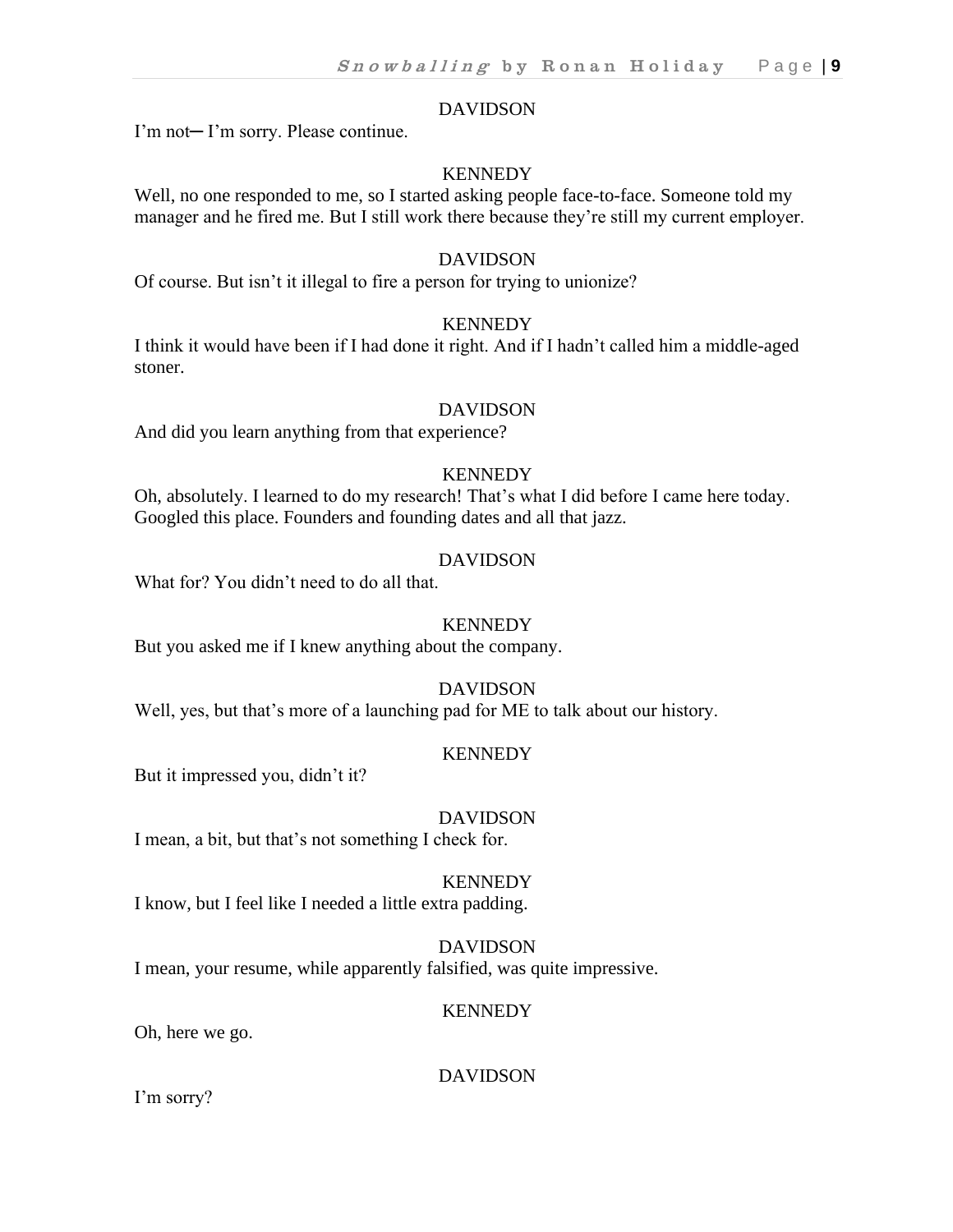You don't have to lie to me. I know you don't care what's on there.

#### DAVIDSON

Well, I-

#### **KENNEDY**

I've done this before. I mean, not THIS − *(Gestures to surroundings) −* but, you know, this. *(Gestures to exact same surroundings)* You probably didn't even look at that *(Pointing to resume*) until I walked into this room. It's your job to lie. Not in a bad way! I mean, not like everyone ELSE. Based on what I've seen about you I think you're probably good. But you know. Can't be too cautious these days.

#### DAVIDSON

I'm afraid I don't − could you elaborate?

#### **KENNEDY**

Because everyone's being replaced by space aliens.

*Beat. Phone buzzes.*

#### MELISSA

[Mr/Ms/Mx] Davidson, your next applicant is here for their inter—

#### DAVIDSON

*(Without looking at phone)* Give me a minute. *(Ends call)* What?

#### **KENNEDY**

I'm not crazy.

#### DAVIDSON

Didn't say you were.

#### **KENNEDY**

But it's what I'd think if someone told me that a year ago. But I'm not. Just listen.

I'm listening.

#### **KENNEDY**

DAVIDSON

With an open mind.

DAVIDSON

Mind's open.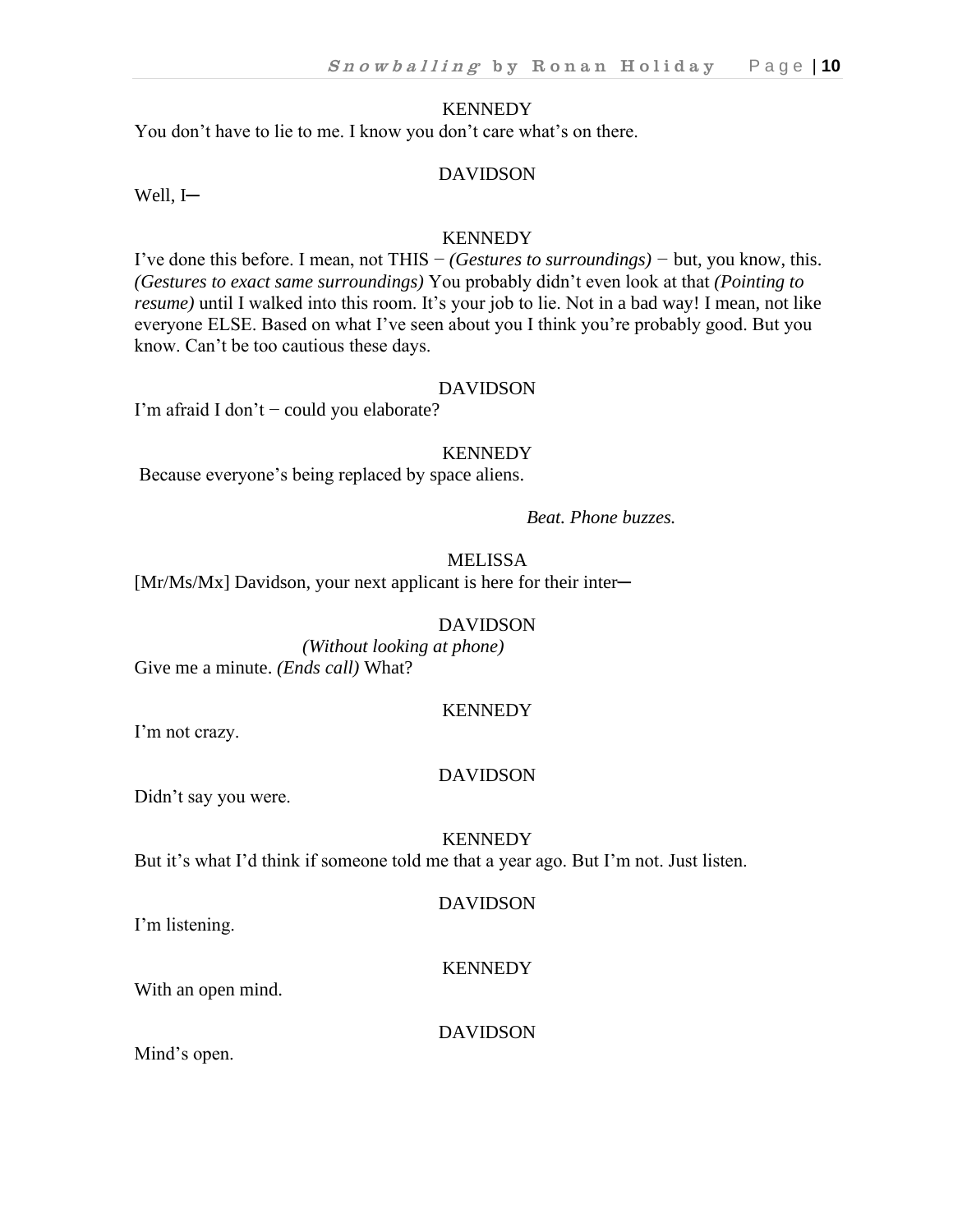How do I . . . hmm. When you walked down the street on your way to work today, what did you see? Crowds of people passing by, maybe someone said 'sorry' if they bumped into you. Maybe not. But you know what most of them had in common?

#### DAVIDSON

I'd love to hear it.

#### **KENNEDY**

None of them looked at you. I haven't been able to make eye contact with anyone on the street for two years now!

#### DAVIDSON

This is Seattle.

#### **KENNEDY**

You're telling me not a SINGLE person looking in your eyes for two years is just what city living is about?

#### DAVIDSON

I'm saying what the fu-I'm saying what does that have to do with aliens?

#### **KENNEDY**

Because it's not just the eyes! I don't know that it's a CLASSIC alien invasion per say, with the green dudes and the UFOs. I'm not stupid or anything. I read a really good book where a parasite invaded the earth's water supply and gave everyone magic powers, if you want to read it I think it was called 'The See*─*

#### DAVIDSON

Let's stay on topic.

#### **KENNEDY**

Right, sorry. But anyway, I think a similar thing is happening here and because it rains so much it's more powerful here but it's not giving us magic powers, it's forcing us to become more independent and isolated. To prepare for the apocalypse.

#### DAVIDSON

The apoca—Okay, we don't have time to get into that, but I have to say that in my personal opinion I don't think that we're being terrorized by UFOs.

#### **KENNEDY**

So you're a fan of the water supply theory?

#### DAVIDSON

Ye─ NO, I think what you're describing is a symptom of living in a city of introverts.

#### **KENNEDY**

Then why is it so hard to meet people?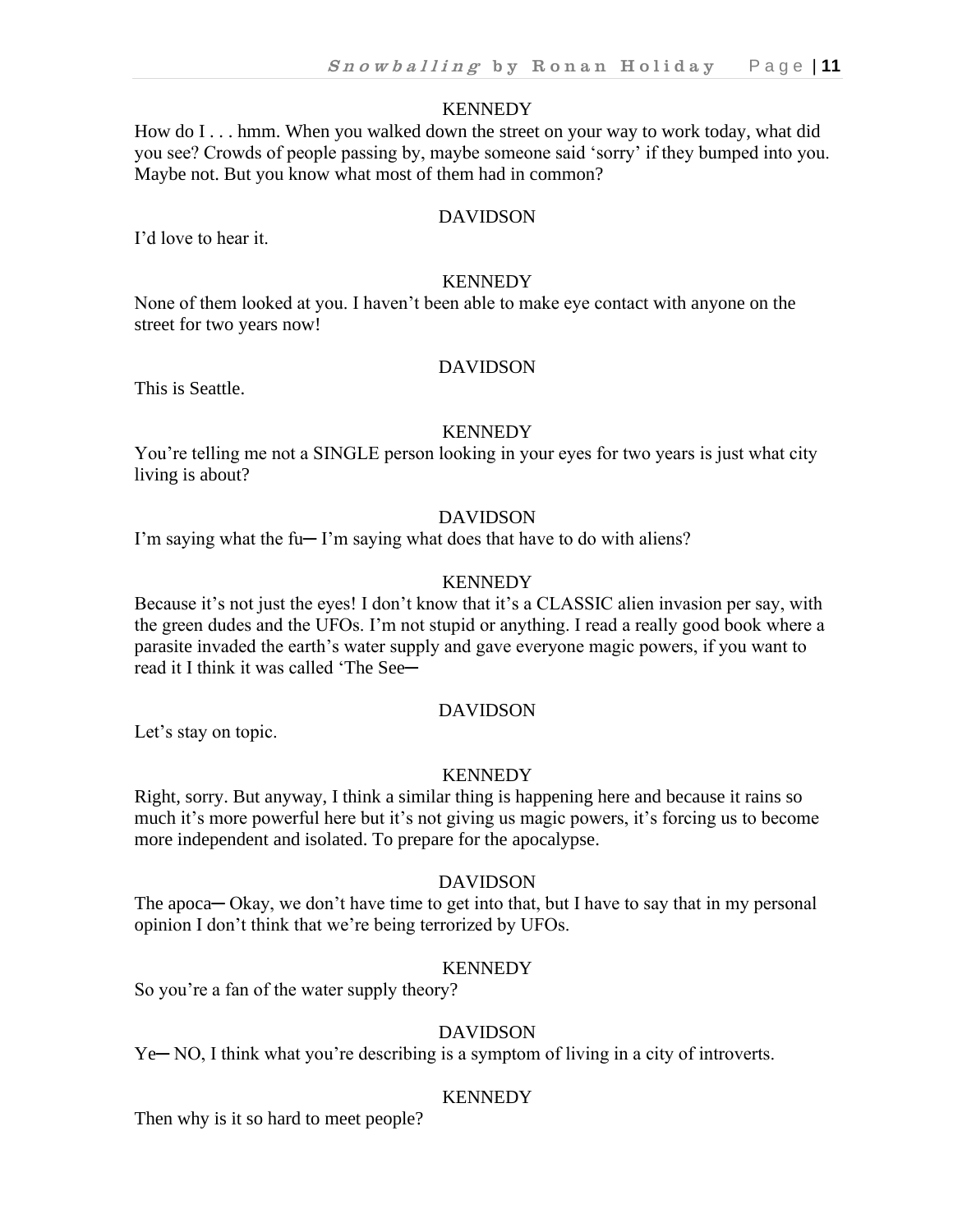For you, I can't imagine that being a problem. But what do you mean by hard? Have you tried any apps?

#### **KENNEDY**

Yes I have! And I HATE it! It seems simple, but I keep matching with people who ask for my birth chart and I end up spending 30 minutes just trying to figure out what that even *is* and then they ghost me when I tell them I'm a Gemini moon Aquarius sun Pisces rising OR they tell me to meet them at Gas Works at 2 AM with my social security card and I REFUSE to fall for that a third time!

#### DAVIDSON

Well it sounds like maybe you're just going for the wrong people—

#### **KENNEDY**

I'm not though! Those are the people who Bumble BFF thinks I would get on with. I mean, there's a whole WORLD of people out there but all the outside ones are turning into aliens and all the digital ones want to commit identity theft. *(Rising; moving to door)* You're talking to me right now because you need an employee. I leave this room today and unless someone needs something from me, no one will even look my way.

#### DAVIDSON

That's not true at all! You're a…lovely person.

#### **KENNEDY**

Well I'm glad YOU think so, but to anyone out THERE-

*KENNEDY swings open the door and points to the doorway, not breaking eye contact with DAVIDSON. Standing in the doorway is ASHLEY, holding a purse and checking their phone. Seeing the door open, they smile and extend a hand.*

#### ASHLEY

Hi! I'm Ashley, I'm here for the inter—

*KENNEDY slams the door.*

#### **KENNEDY**

─I'm a nuisance.

#### DAVIDSON

*(Aside)*

Just out there?

#### **KENNEDY**

What?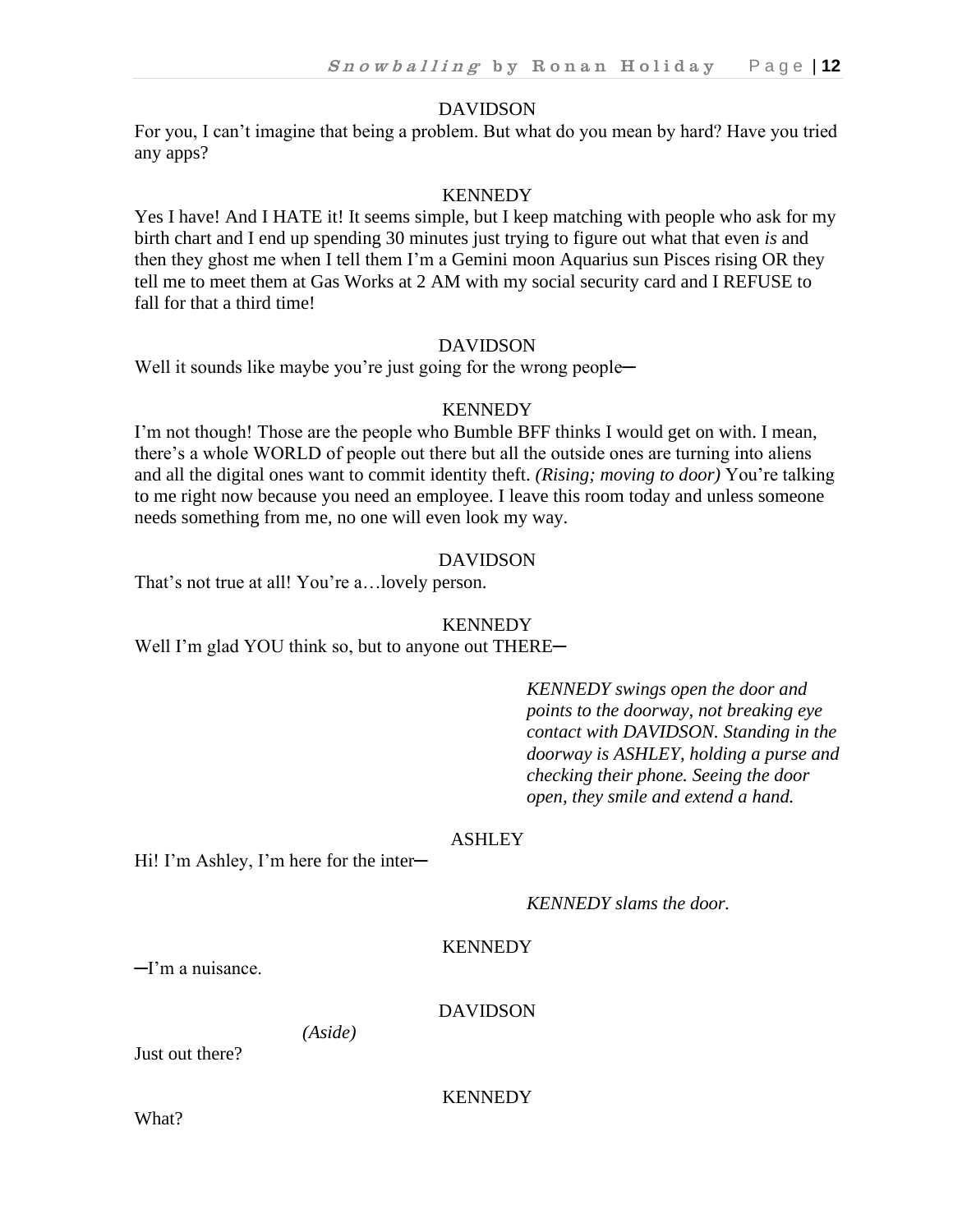Nothing. Listen, you're not always going to be meeting people 24/7, life isn't that easy. You're not the only one struggling. Hell, I know what it's like to feel lonely.

#### *KENNEDY sits back down.*

#### **KENNEDY**

You didn't need to tell me that.

#### DAVIDSON

Excuse me?

#### **KENNEDY**

Oh, not like that. I just meant that the only people you probably ever speak to on a day-to-day basis are Melissa and your Uber driver.

#### DAVIDSON

But no offense meant.

#### **KENNEDY**

Not at all.

#### DAVIDSON

You want some friendly advice on becoming less lonely? You really shouldn't make assumptions about people you don't know. You ESPECIALLY shouldn't say those assumptions to their face.

**KENNEDY** 

Oh my god, I offended you didn't I? I'm so sorry. It's true but I'm so sorry I'll shut up I'm just stupid.

> *KENNEDY removes the tissue from their pocket, blows into it again, puts it back in their pocket.*

#### DAVIDSON

No no, speak your mind.

#### **KENNEDY**

I really shouldn't─

*DAVIDSON puts a finger up to silence KENNEDY, then pulls another Halls out of the desk and hands it over. KENNEDY looks at it for a moment then slowly takes it, unwraps it, pops it in their mouth, then shoves the wrapper in their pocket*.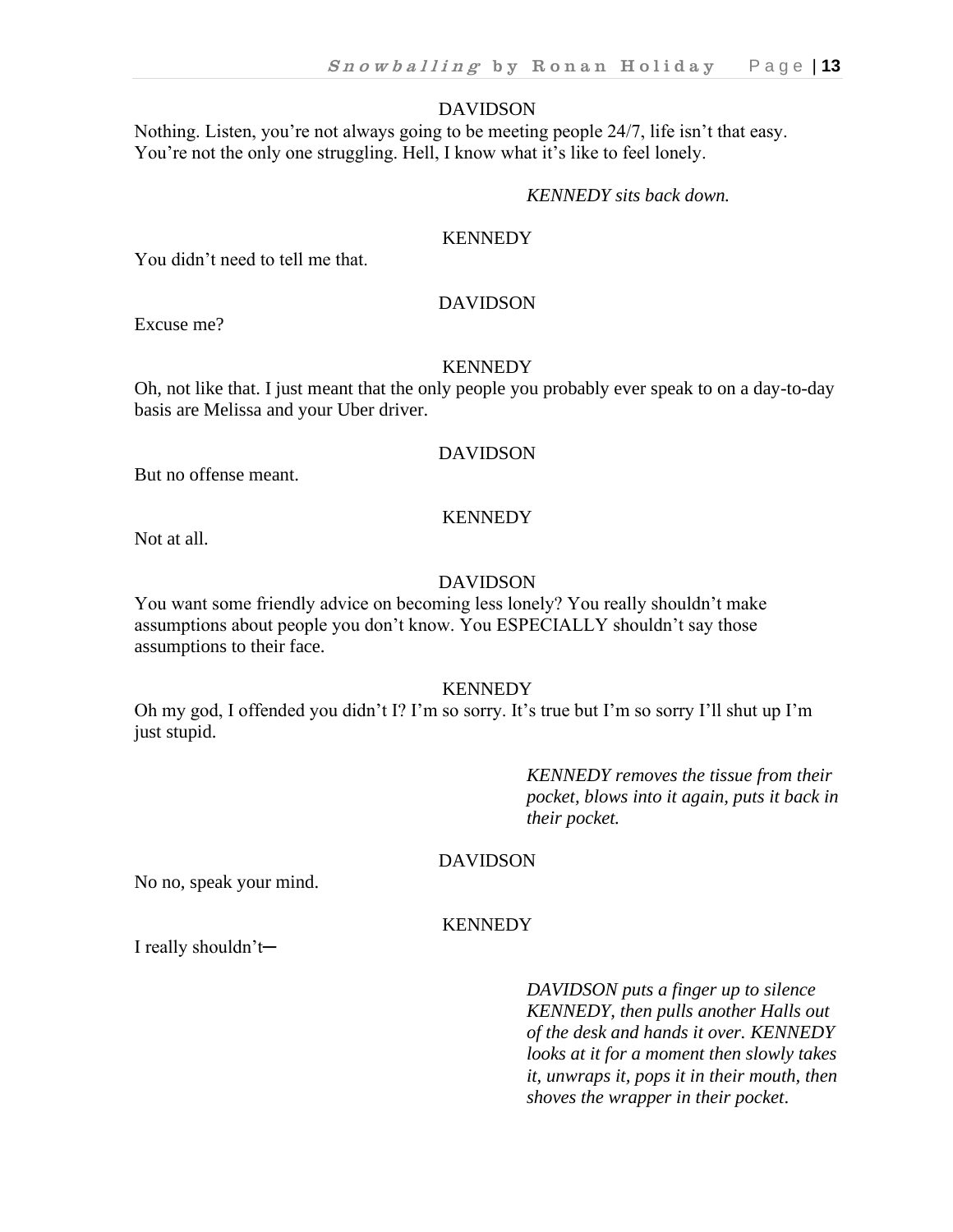It's not your fault. It's the Martians. I've established that the invaders are from Mars. You're cool and attractive so the only reason I can think of that you've listened to me for so long is either that you want to infect ME with space water, or you're so lonely that I'm your only option.

#### DAVIDSON

I can assure you that both of those assumptions are incorrect.

#### **KENNEDY**

And I can assure you that one of them definitely is.

#### DAVIDSON

I am genuinely concerned that you actually believe in aliens right now. I assumed that this was a bit you were doing as a coping mechanism but I'm starting to think you're just like this.

#### **KENNEDY**

I wasn't talking about the aliens.

*DAVIDSON takes a moment to get it, then scoffs and turns away.*

#### KENNEDY, *Continued*

Kidding! I was kidding!

#### DAVIDSON

No, you got me. I'm wounded. Devastated, even.

*DAVIDSON turns back, KENNEDY is still worried.*

#### DAVIDSON, *Continued*

You're fine. Not about the invasion thing, but everything else.

#### **KENNEDY**

Oh, come on, it is not THAT bad.

#### DAVIDSON

It's definitely not a conventional opinion.

#### **KENNEDY**

Maybe not, but it's right, and everyone's got something! What's something you believe that no one else does?

#### DAVIDSON

I'm afraid I don't have any conspiracy theories.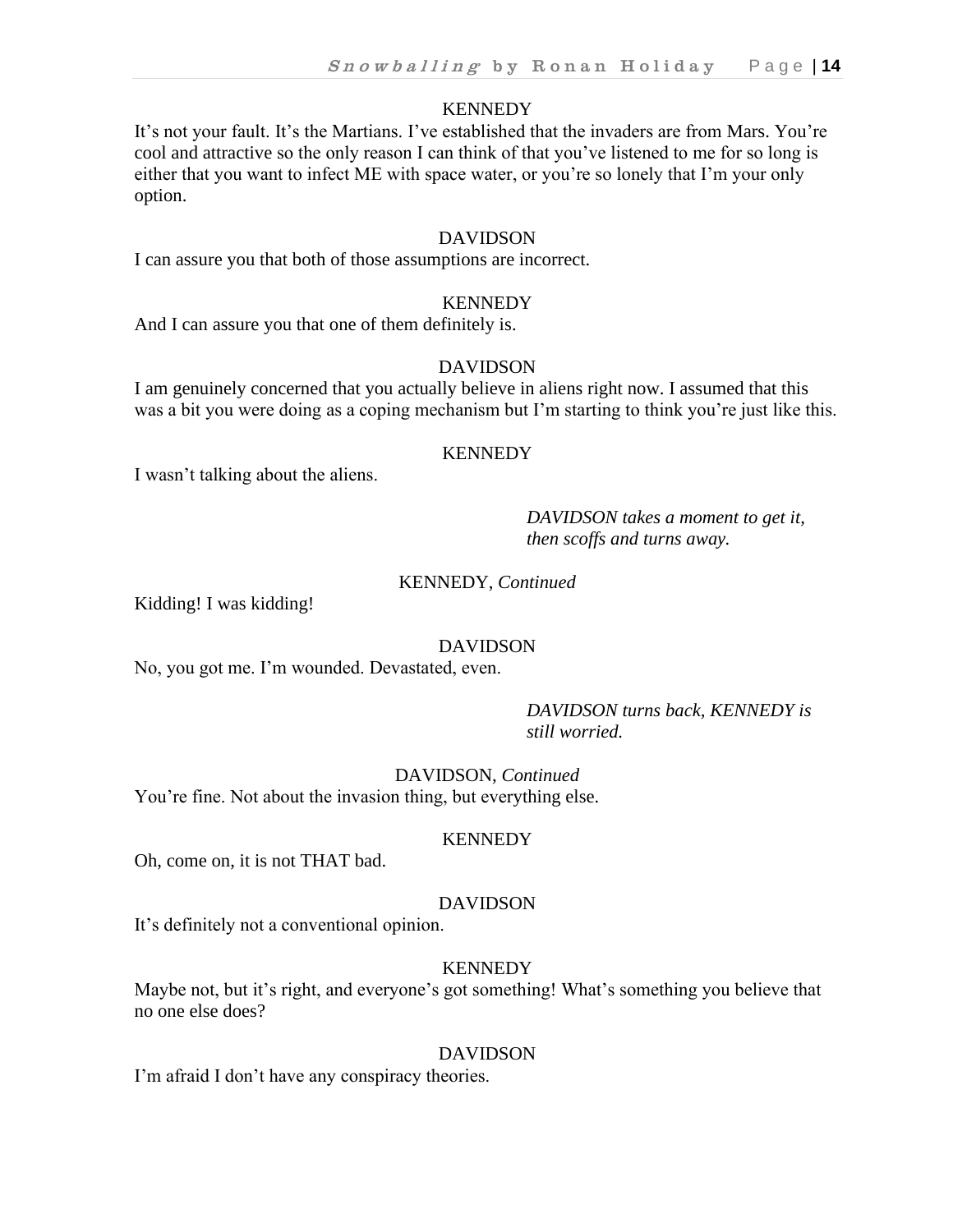And neither do I.

#### DAVIDSON

Alright, arguably you *do*─

#### **KENNEDY**

But that's my point! I don't think I'm a theorist, even if other people do. I mean, what's something you believe that other people would call crazy but you think is common sense?

#### DAVIDSON

I can't really. . . well, *(Chuckles)* Actually, there is this one thing. . .

#### **KENNEDY**

Yes! Share with the class. *(Gestures to audience)*

#### DAVIDSON

It's not something I still believe though, it was just something I used to think about when I was a kid.

#### **KENNEDY**

I showed you mine, you show me yours.

#### DAVIDSON

What?

#### **KENNEDY**

Nothing. Sorry. *(Hand gestures for DAVIDSON to continue)*

#### DAVIDSON

I mean, it's not space aliens, but when I was younger I had this idea that, when we went to sleep and had dreams, THAT was the real world and us being awake was the real dream.

#### **KENNEDY**

And you called ME unconventional.

#### DAVIDSON

It's not ALIENS! And I don't still think it's TRUE!

#### **KENNEDY**

But it's cute!

#### DAVIDSON

That's the point! It's just 'cute.' It doesn't mean anything.

#### **KENNEDY**

Why are you so afraid of being wrong?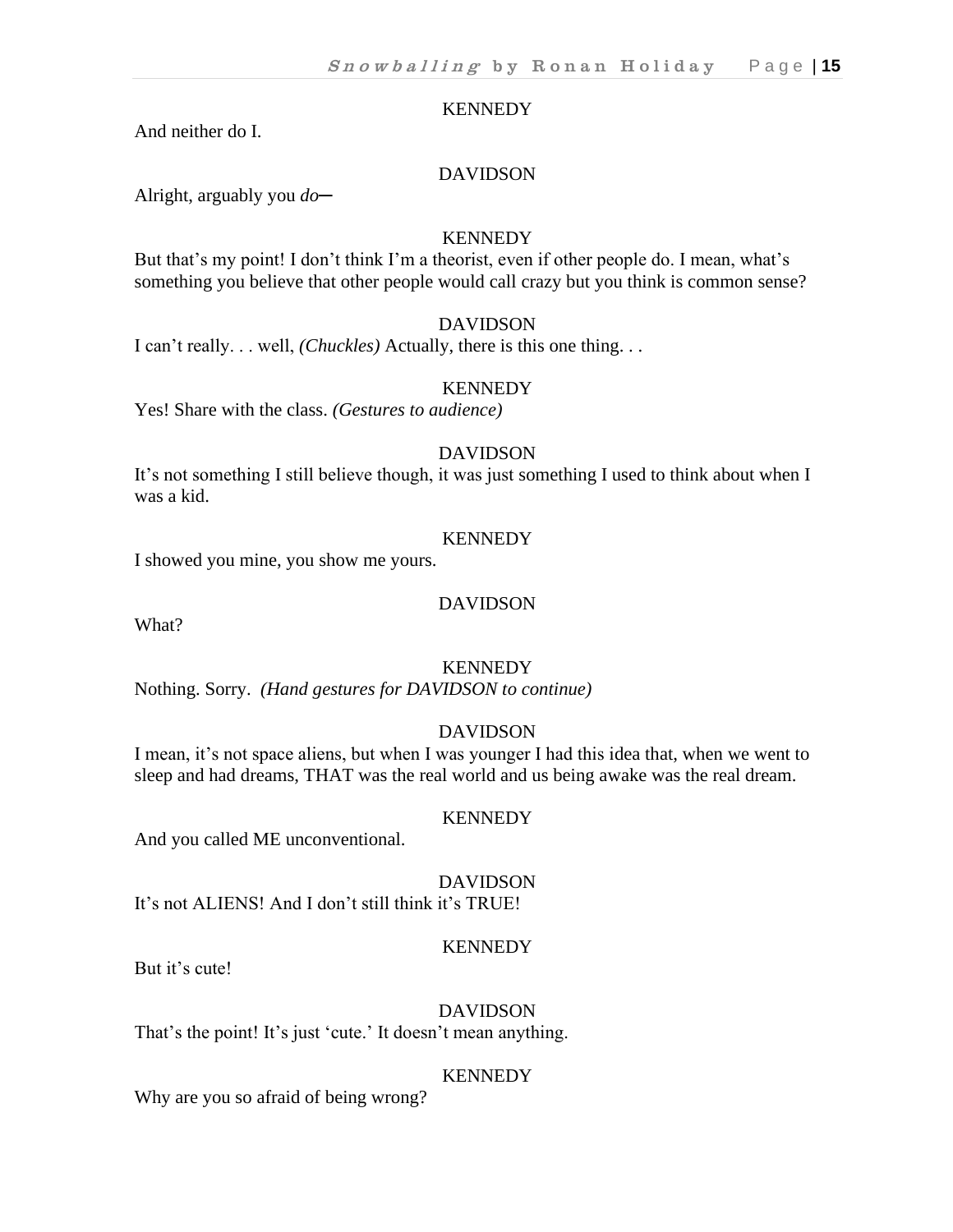#### I'm sorry?

#### **KENNEDY**

Or is it that you're afraid of being seen as weird?

#### DAVIDSON

I don't have to be *afraid* of being weird. I'm not weird.

#### **KENNEDY**

I didn't say you were.

#### DAVIDSON

Okay, I see what you're trying to do here. You want me to tell you that I've got a deep, hidden side of me that I just can't let out because society is so mean and cruel. I'm sorry to disappoint you, but this is it. *(Gesturing)* This is it. And I hate to be the one to break this to you, but maybe the reason that you're having trouble meeting people is because you're looking for theories and personality traits that only exist in yourself. Sure, everyone is different and special and valid. But they don't all believe in what you do.

> *Beat. Both DAVIDSON and KENNEDY look away.*

#### DAVIDSON, *Continued*

I shouldn't have said that.

#### *KENNEDY remains silent.*

#### DAVIDSON, *Continued*

I− look. I'm sorry. All I was trying to say was that I'm not a visionary, or a creative, I'm just a person. And I'm fine with that.

#### **KENNEDY**

And all I was trying to say was that you don't need to hesitate on your enthusiasm! I don't care that you don't have hobbies or interests!

#### DAVIDSON

Hey!

#### **KENNEDY**

Okay, maybe you do. That's not my point! I care that you have to fake politeness to everyone in this building and that you're afraid to tell people that you think the world is a dream! Which, by the way, I'm stealing that idea because that's a really good one!

#### DAVIDSON

Why do you care at all!